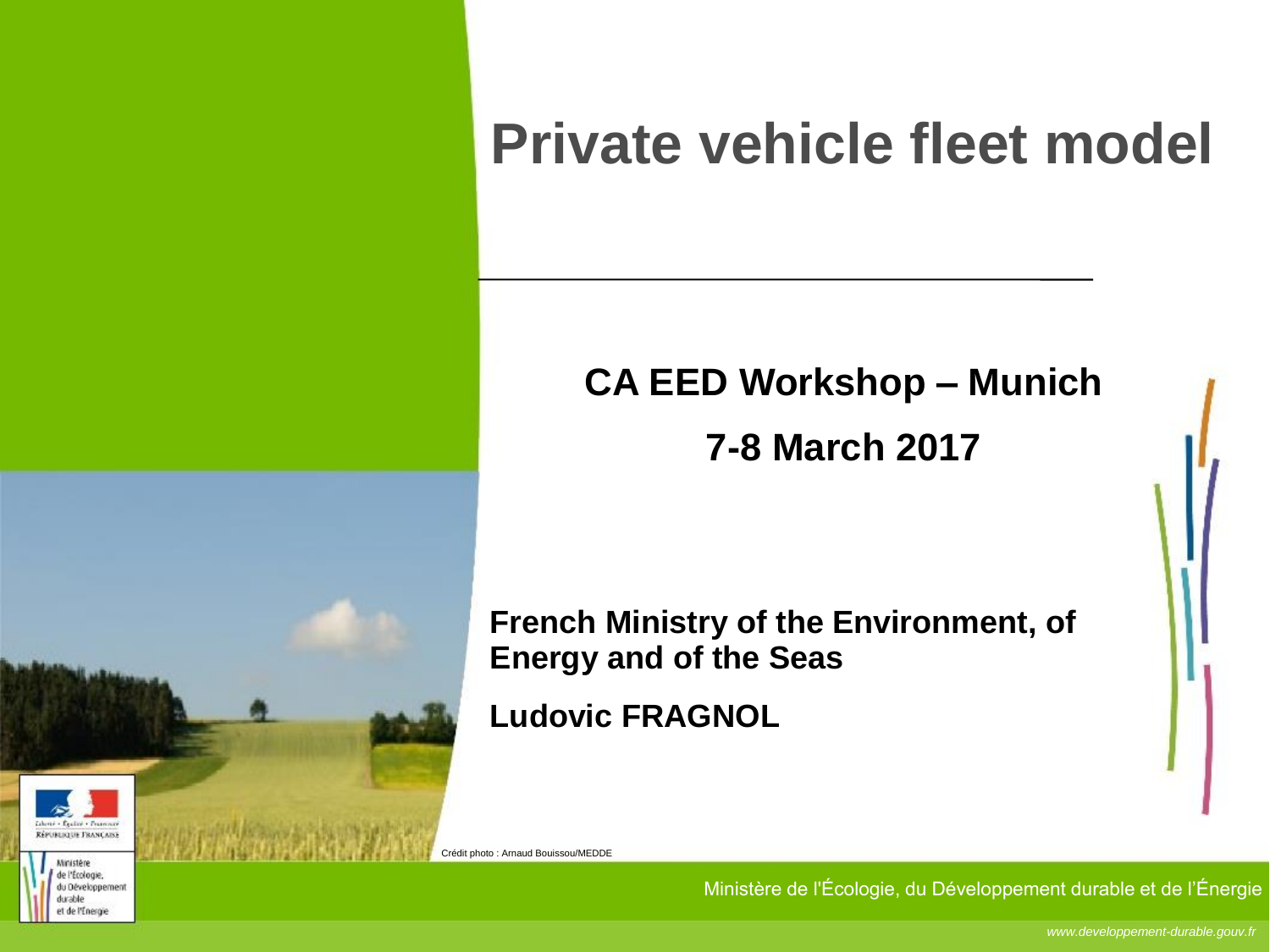### **Context**

- Every 3 years : according to the  $24<sup>th</sup>$  article of the EU directive 2012/27//UE, France is releasing a report on actions about energy efficiency, with 2 main topics :
	- **Figure 1.5 French strategy toward energy efficiency,**
	- **Measures and policies in the different sectors.**
- Report based on the figures of the CO2 emissions reporting to European Parliament (AME, AMS) : CGDD contributing to estimate and forecast transport emissions, until 2035.
- In France : 34 % of CO2 emissions linked to the transport sector. Among them, 94 % is linked to road transport.



du Développement t de l'Énemie

CGDD : modeling private fleet vehicle and its evolution in time.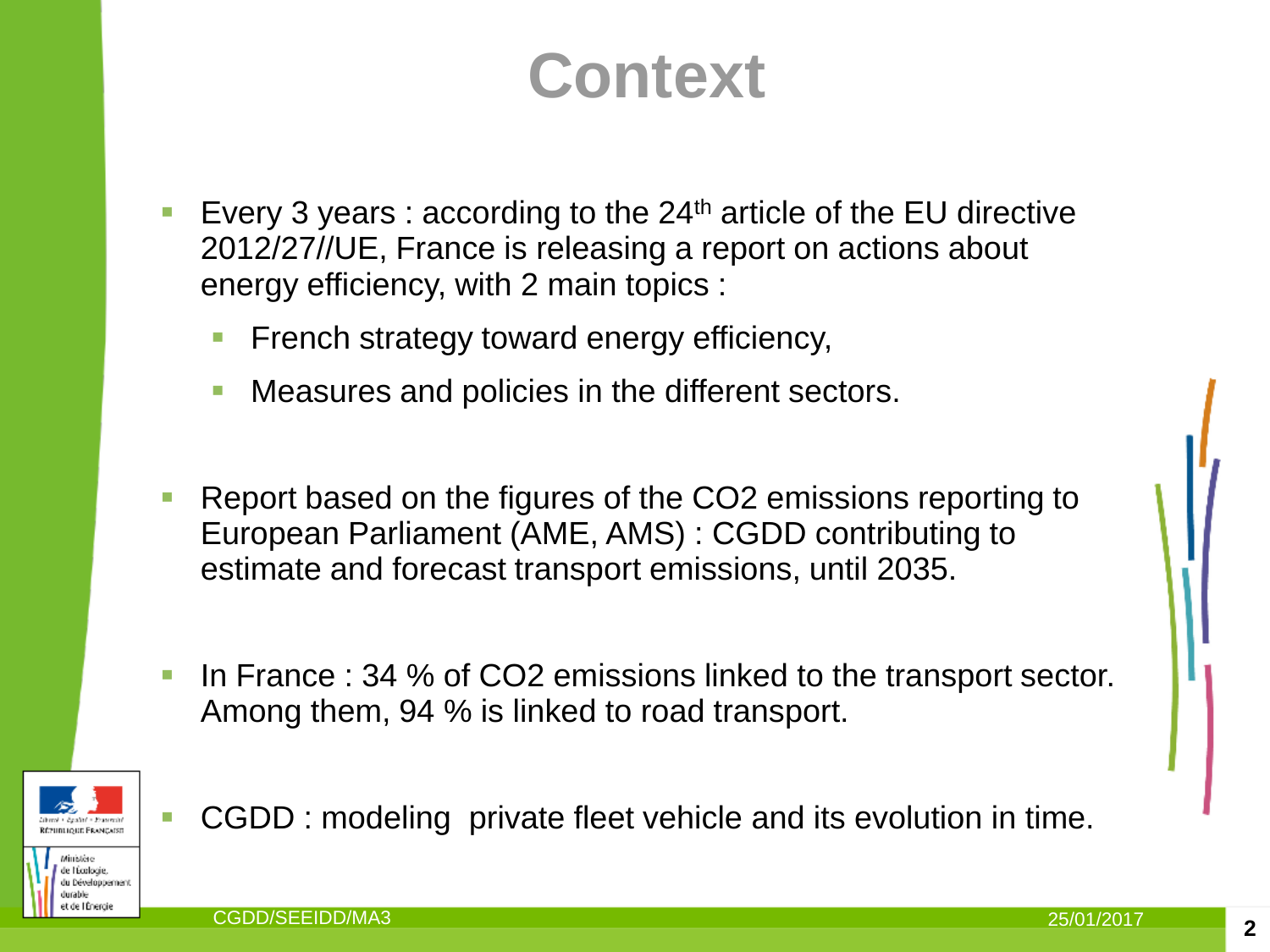**Key facts**

- Historically, in France, only two fuels were proposed for cars : diesel and gasoline.
- **CGDD** has developed a model to anticipate the trends in motorizations and to assess the impact of public policies on fuel taxes, car prices, etc.
- In France, private vehicle fleet is among the most dieselized in Europe (CCTN 2014) :
	- 62 % of the total fleet (on a total of 32 millions vehicles),
	- 75 % of the total traffic (on a total of 400 billions veh.km).
- Among registrations in France in 2016 (SOeS 2016) :
	- 53 % are diesel cars,
	- 42 % are gasoline cars,
	- 5 % are other motorizations (hybrid, electric, etc.).





Among company cars, dieselization rate of registrations is around 95 %.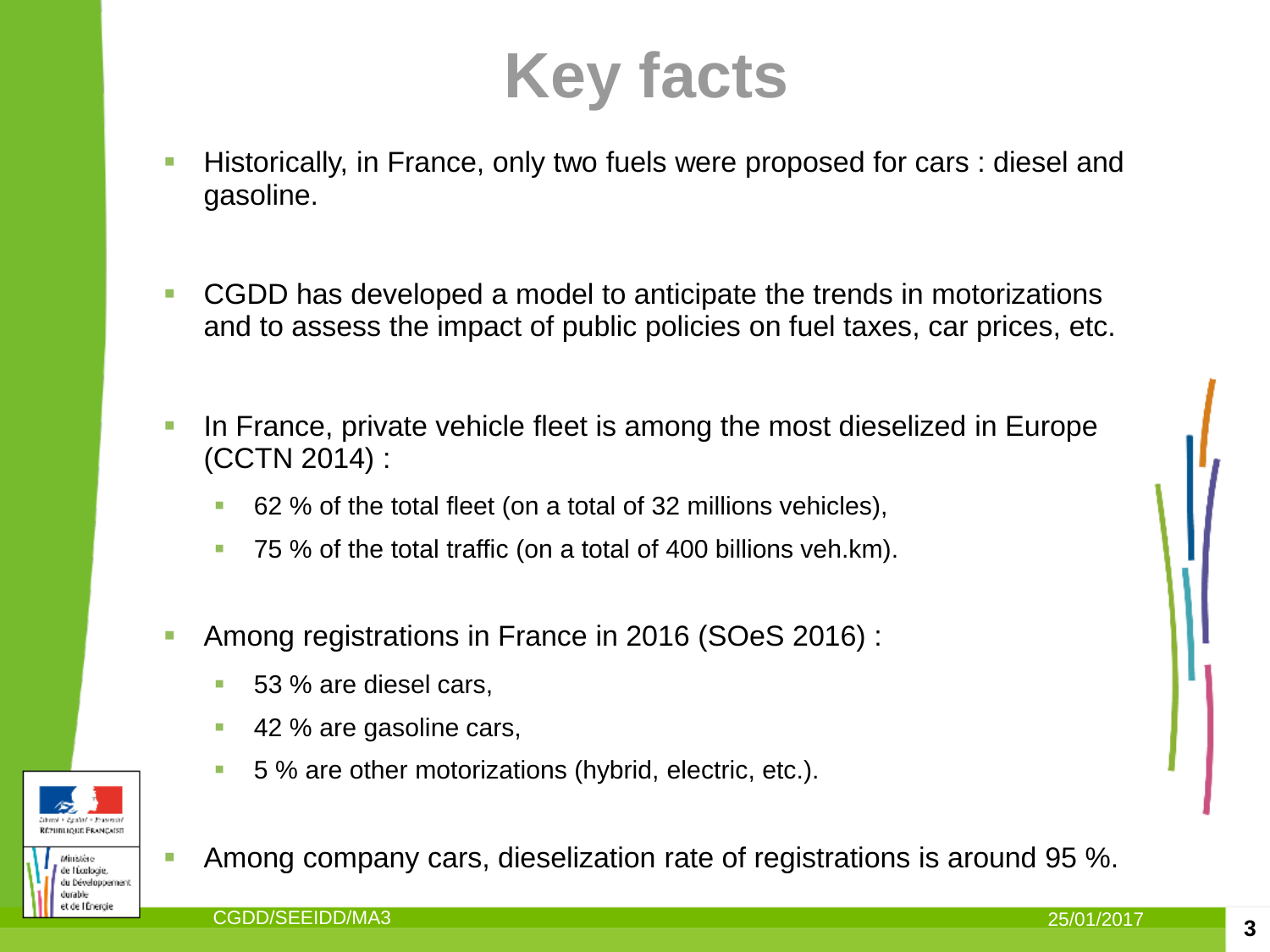# **CGDD model (1/3)**

**Model divided into 2 main units:** 



- Number of registations
- Motorization of registrations



#### *Vehicle fleet Unit*

- Likelihood of the survival of older vehicles • Addition of registrations
- **For this, several exogenous parameters :** 
	- Number of registrations I for the year Y, with a total fleet F :
		- $I = F_y F_{y-1}(Y) + S_{y-1}$  where  $S_{y-1}$  is the number of scrapped cars,
		- Total fleet : in 2010, total vehicle fleet of 32,3 M vehicles, estimated to be 35,2 M in 2030. Linear progression of the fleet between the 2 dates, exogenous parameter
	- **Percentage of registrations in electric vehicles fixed in advance,**
	- **Percentage of registrations in hybrid vehicles fixed as a percentage of** diesel and gasoline registrations.

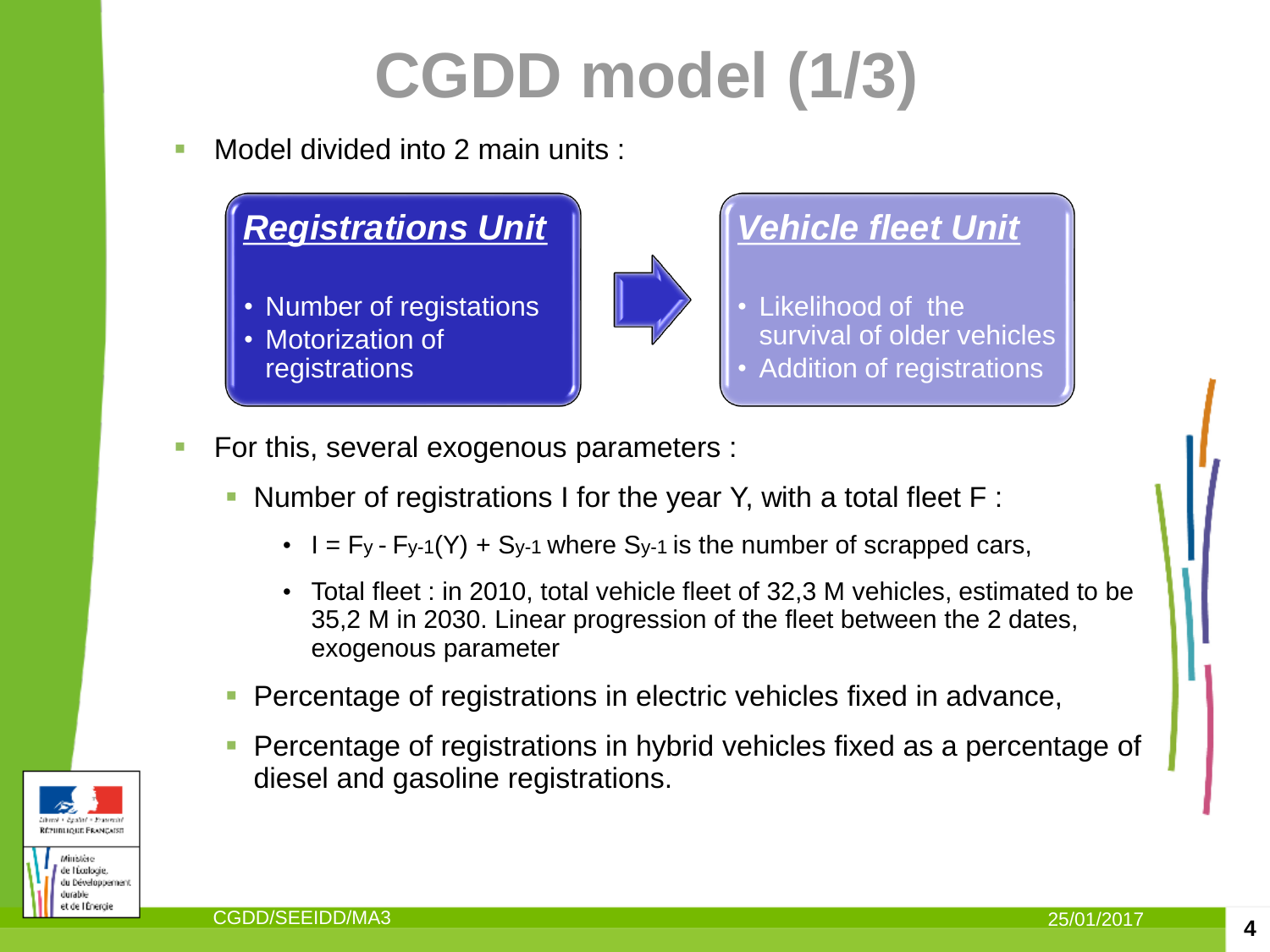## **CGDD model (2/3)**

- Registrations divided into 4 ranges : Small, Medium inf., Medium sup., Large. For each range, sub-division according to the owner : private car or company car.
- **Fig. 5** For each category (range\*owner), the different parameters are having different values, there is an estimation of the indifference mileage :



The higher the mileage is, the more interesting it is to have a diesel car. Over the indifference mileage, all the cars are diesel.



durable et de l'Énergie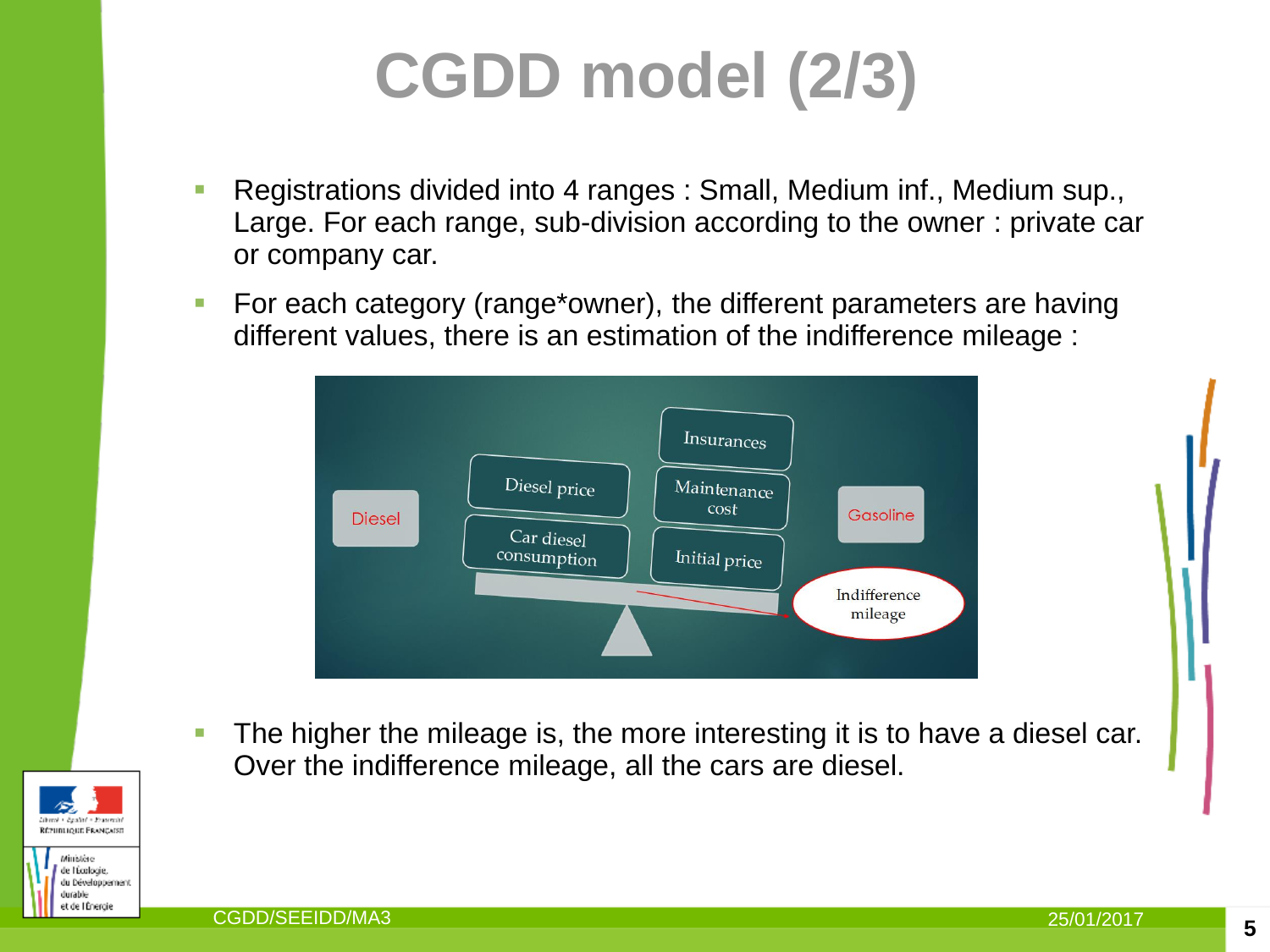## **CGDD model (3/3)**

**For each category, use of a mileage distribution to know the percentage** of diesel and gasoline cars :



- **Result :** 
	- **number of cars of each motorization each year,**
	- Average kilometer if each type of car, of each motorization.
- Note : possible to model a "manufacturer reaction" according to the rate of diesel registrations.

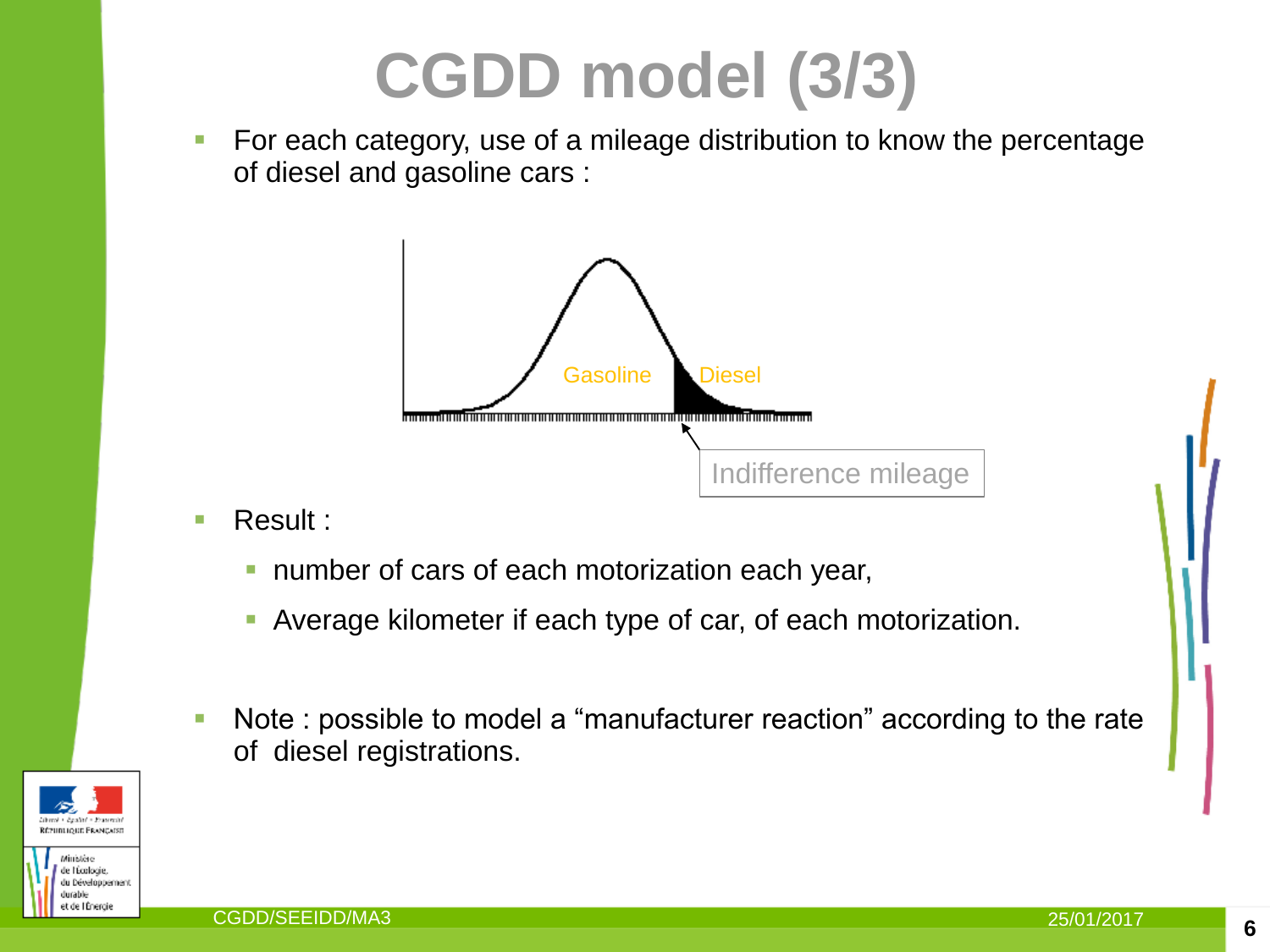### **Intputs**

#### o Data of the fleet in 2010 (TNS Sofres, Argus) :

|             | % registration |              | % diesel     |              |
|-------------|----------------|--------------|--------------|--------------|
|             | Private cars   | Company cars | Private cars | Company cars |
| Small       | 42,0%          | 11,6%        | 32,0%        | 42,3%        |
| Medium Inf. | 20,0%          | 10,2%        | 74,5%        | 93,5%        |
| Medium Sup. | 7,9%           | 4,7%         | 89,4%        | 96,8%        |
| Large       | 2,1%           | 1,5%         | 91,1%        | 96,2%        |

o Mean mileage by category : 9300, 12500, 14000 and 13500 kms (small to large) in 2011. Decreasing mileage by 0,6 % per year.

o Mean mileage for company cars is 31000 for diesel cars vs 8000 for gasoline cars.



Ministère de l'Écologie. du Développement durable et de l'Écemie

o Assumption that companies are keeping their cars only 4 years, then, the cars are sold to private owners.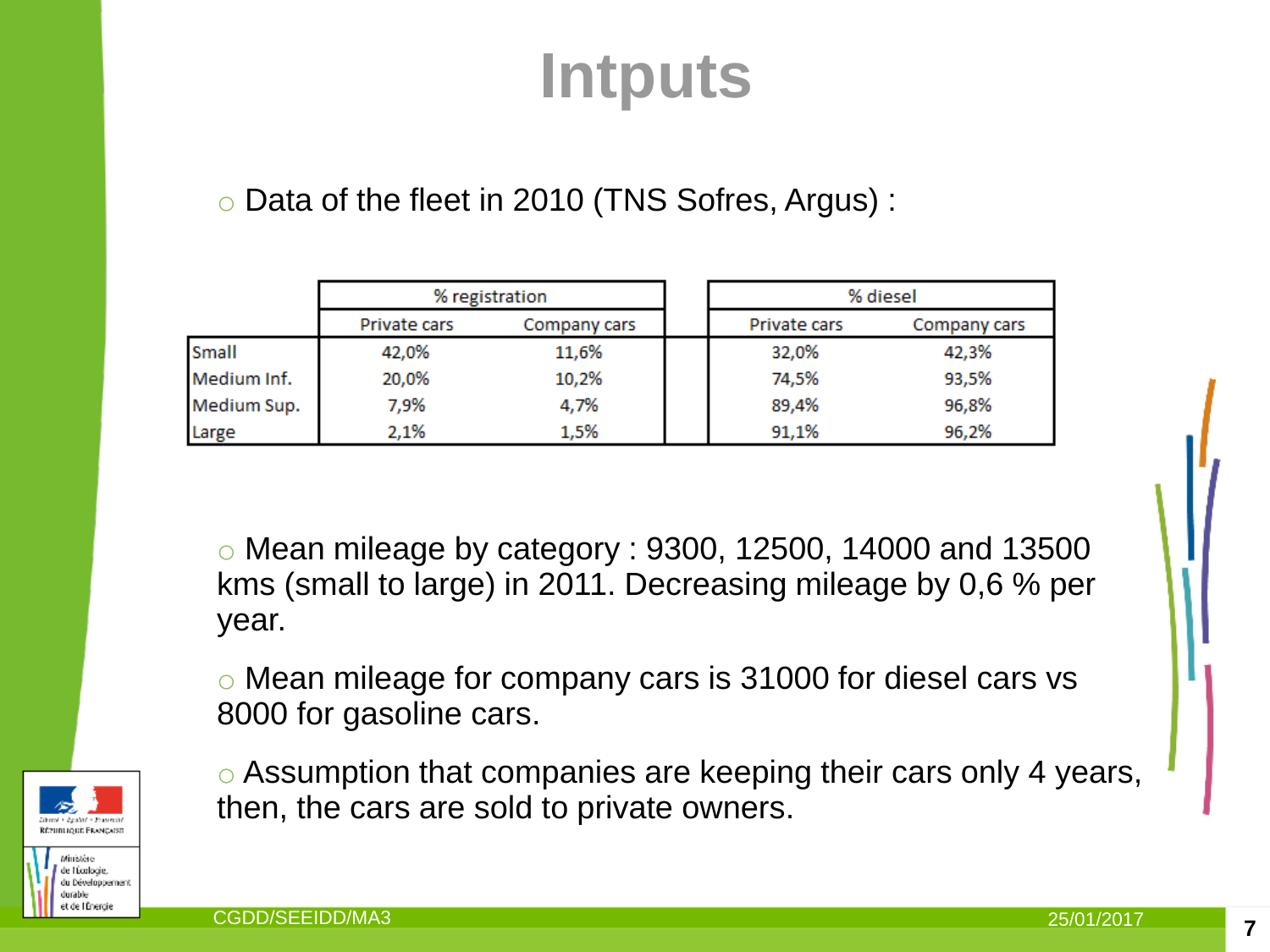#### **Intputs**

o Estimation of the survival time of an immatriculation (PhD Z. KOLLI, 2012) :

- o around 17 years for a gasoline car,
- o Around 15 years for a diesel car.

o Fuel consumptions for each catory of registrations (TNS Sofres) and its evolution (ADEME) :

|               | to 2020 | Evolution from 2011 Evolution from 2020<br>to 2030 | Average<br>consumption in<br>2020 (L/100 km) |
|---------------|---------|----------------------------------------------------|----------------------------------------------|
| <b>Diesel</b> | $-2\%$  |                                                    | 4,96                                         |
| Gasoline      | -3%     |                                                    | 5,48                                         |



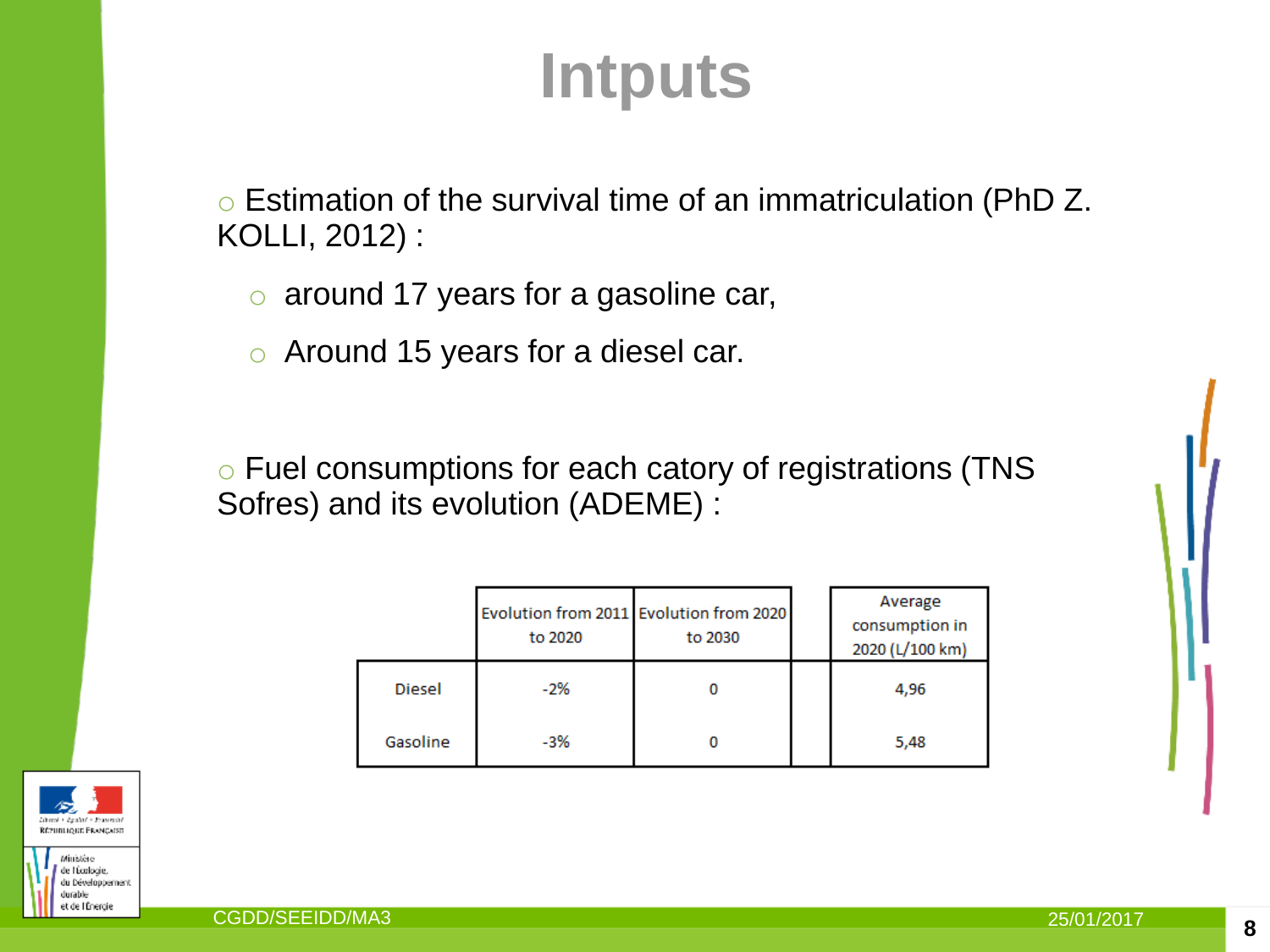## **Outputs of the model**

o Registrations from 2011 to 2030.

o Private vehicle fleet from 2011 to 2030 (with motorization, traffic, fuel consumptions, etc.).

o CO2, NOx, PM, VOC emissions (crossed by diesel and gasoline and by Euro norms).

o Impacts of public policies on the vehicle fleet.



Ministère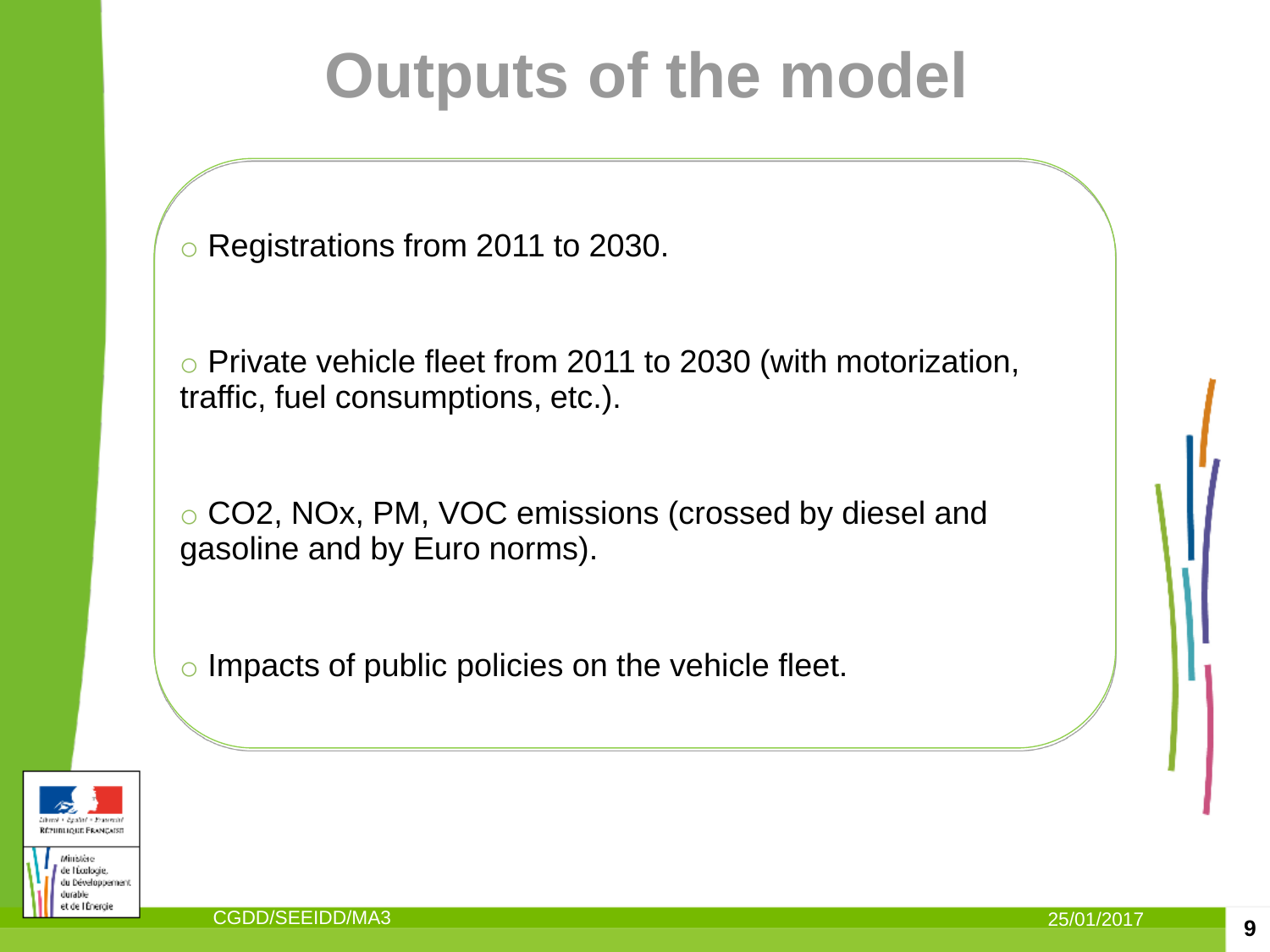## **Final results for CO2 reporting**

**Energy demand by transport mode:** 



**Evolution of the energy demand by energy type:** 



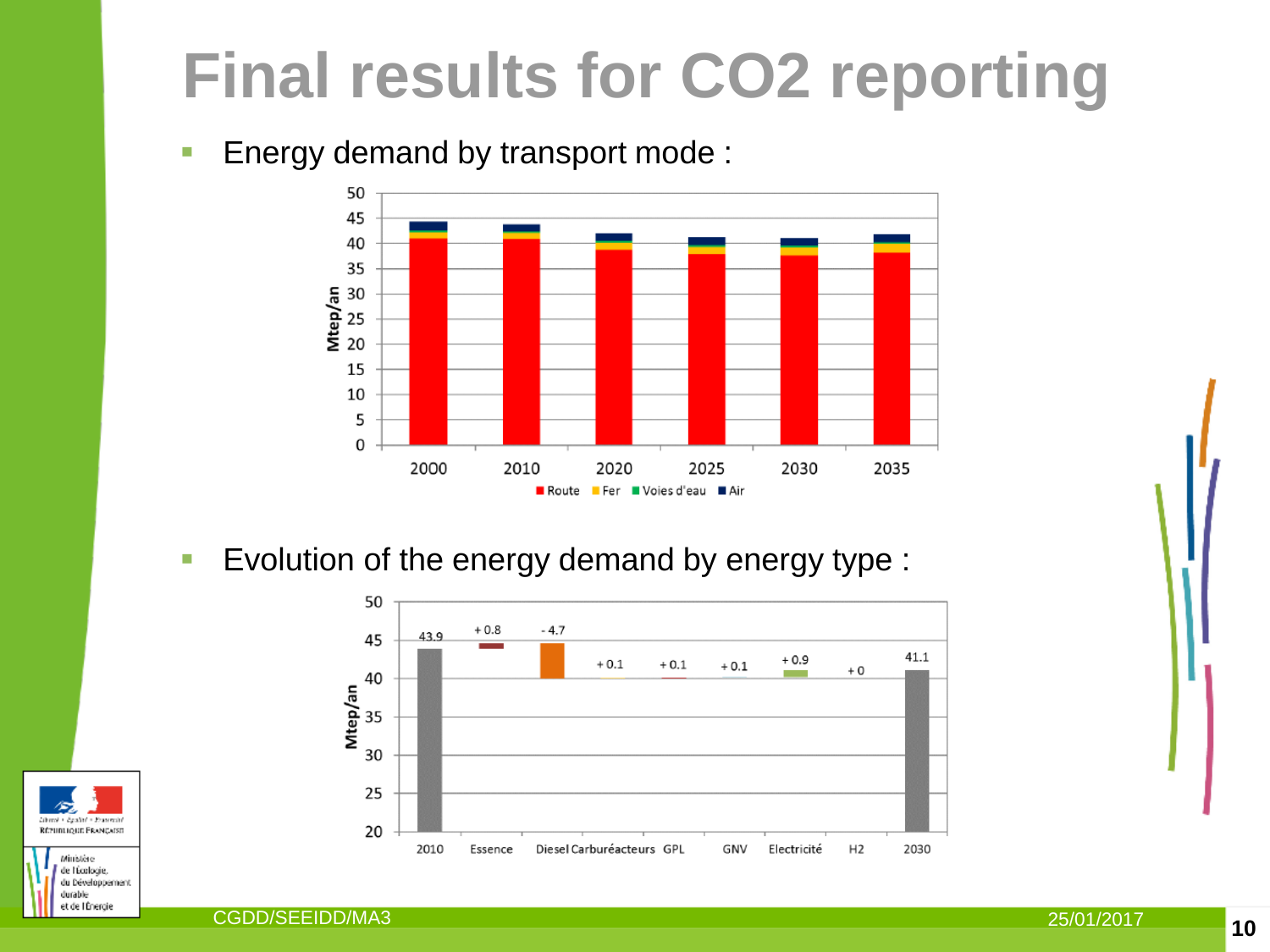## **Current works and improvements**

- **Calibration of the model in 2016 with last SOeS data** 
	- Total fleet.
	- **Prices of cars, insurances, maintaining costs, etc.,**
	- **-** Average mileage by category,
- **Explution of the percentage between the different ranges**
- **Increasing knowledges on company cars (current study CGDD-BeMobi)**
- Improving the modeling of the car manufacturer reactions according to the diesel rate



t de l'Énemie